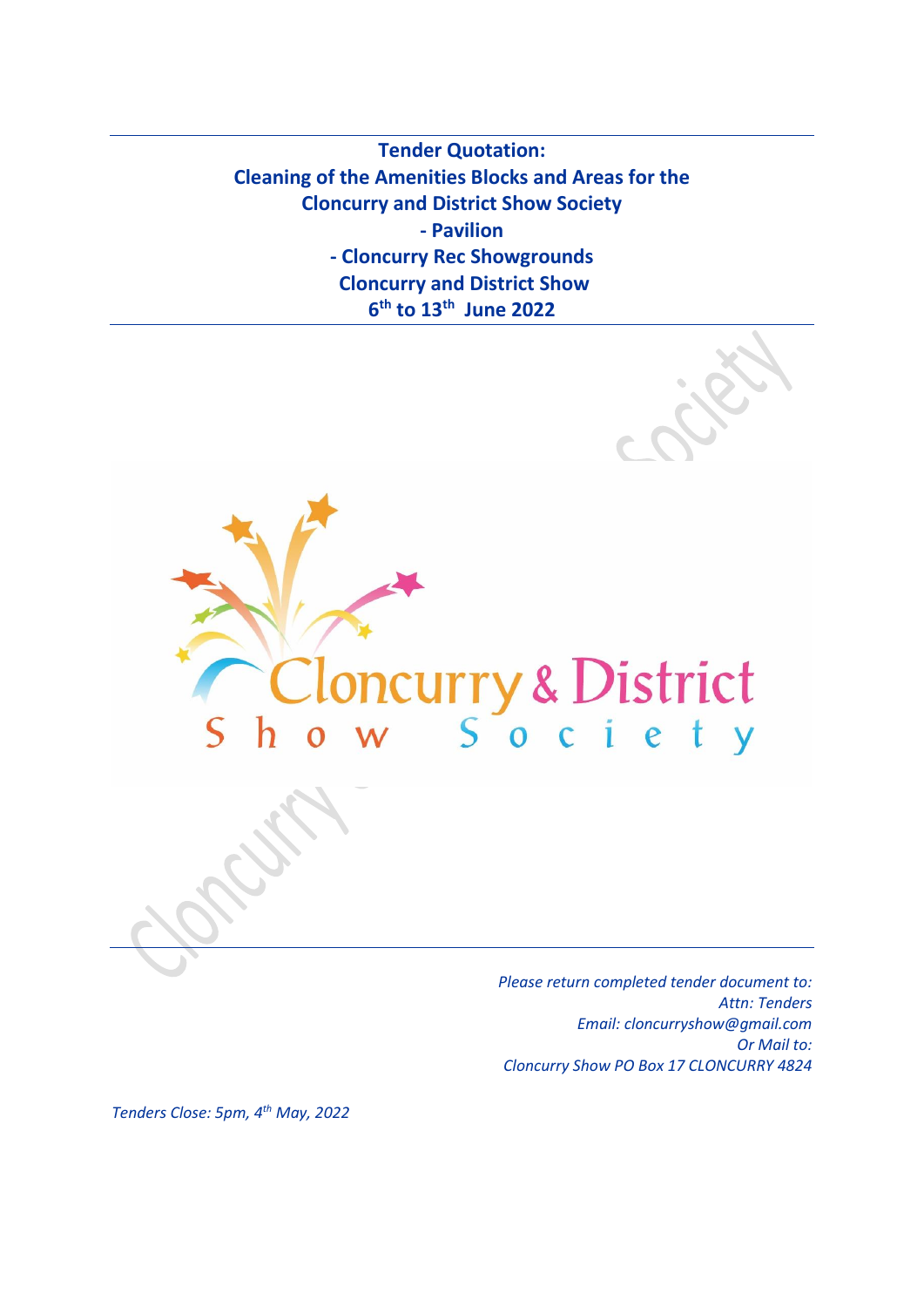# *Cloncurry & District Show Society Inc Application for Tender – Amenities Cleaning Cloncurry Show 2022*

| <b>Name/ Organisation:</b>      |  |
|---------------------------------|--|
| Email:                          |  |
| 1 <sup>st</sup> Contact Person: |  |
| <b>Contact Number:</b>          |  |
| 2 <sup>nd</sup> Contact Person: |  |
| <b>Contact Number:</b>          |  |

### **Tender: Cleaning of Pavilion, Bar, Canteen and Amenities Blocks Cloncurry and District Show Society Grounds Areas at the Cloncurry Rec Showgrounds**

## **Proposed Contract Amount \$.................**

I/We have read the description of the tender as described in the tender information & submit the above amount to complete the duties as described.

I/We acknowledge that we have the appropriate insurance to indemnify the Cloncurry & District Show Society Inc.

I/We agree to abide by all Occupational Workplace Health & Safety standards.

Please note: This tender document is a contract between the persons/organisation named above and the Cloncurry & District Show.

If your tender is successful, this document serves as an obligation to fulfil the contract.

Please notify the Cloncurry & District Show Society immediately if you are unable to fulfil your obligation.

Signature: Name:

Date: